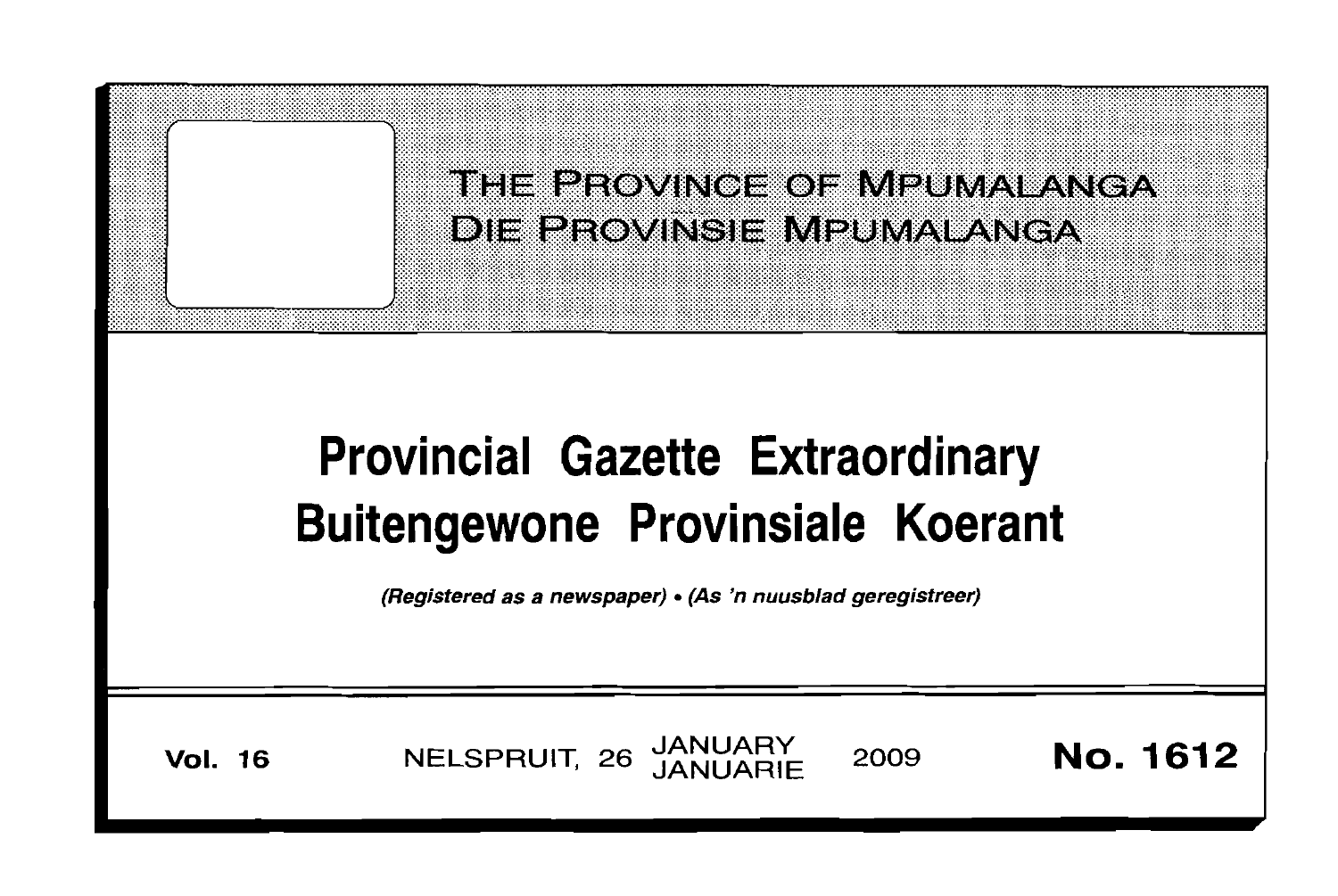# **CONTENTS -INHOUD**

| No. |                                                  | Page<br>No. | Gazette<br>No. |
|-----|--------------------------------------------------|-------------|----------------|
|     | <b>OFFICIAL NOTICES • OFFISIËLE KENNISGEWING</b> |             |                |
|     |                                                  |             | 1612           |
|     |                                                  |             | 1612           |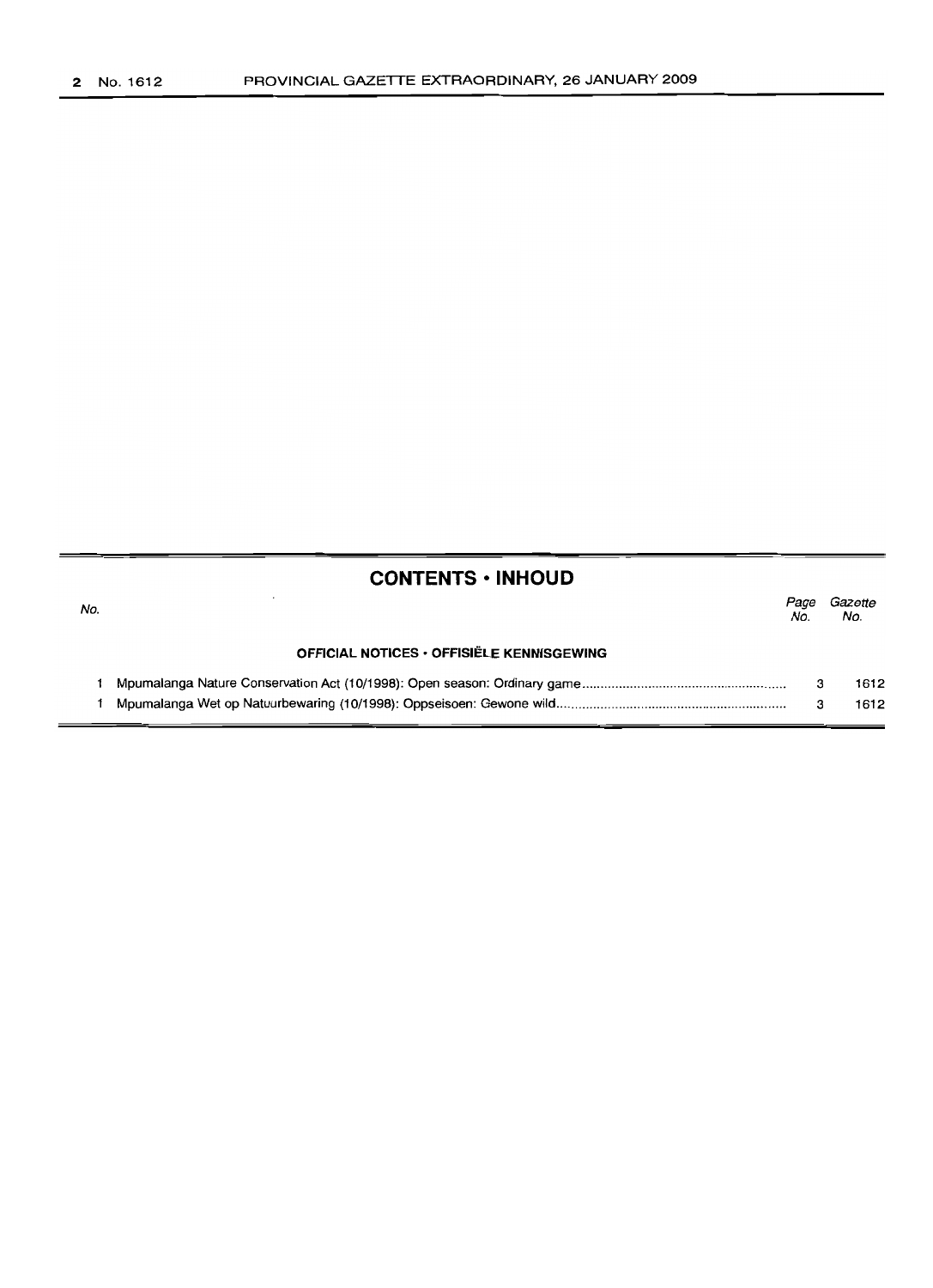# **OFFICIAL NOTICE OFFISIELE KENNISGEWING**

## **OFFICIAL. NOTICE 1 OF 2009**

OPEN SEASON: ORDINARY GAME

I, Craig Novine Martin Padayachee, Mpumalanga MEC for Economic Development and Planning hereby, under section 7(1)(a) of the Mpumalanga Nature Conservation Act, 1998 (Act no. 10 of 1998), declare  $-$ 

- (a) the periods mentioned in the first column of Schedule I to be open seasons during which time the category of persons referred to in that Schedule may, subject to the provisions of the said Act, hunt the species and sex of ordinary game referred to opposite each period in the second column of that Schedule, in the area defined opposite it in the third column of that Schedule;
- (b) the periods mentioned in the second column of Schedule II to be open seasons during which time the category of persons referred to in that Schedule may, subject to the provisions of the said Act, hunt the species of ordinary game referred to opposite each period in the first column of that Schedule, in the area defined opposite it in the second column of that Schedule; and
- (c) all magisterial districts in the Mpumalanga Province not mentioned in this notice as a closed season for hunting.

# **OFFISIELE KENNISGEWING 1 VAN 2009**

OOPSEISOEN: GEWONE WILD

Ek, **Craig Novine Martin Padayachee,** Mpumalanga LUR vir Ekonomiese Ontwikkeling en Beplanning verklaar hierby, kragtens artikel 7(1 )(a) van die Mpumalanga Wet op Natuurbewaring, 1998 (Wet No. 10 van 1998) -

- (a) die tydperke vermeld in die eerste kolom van Bylae I tot oopseisoene waartydens die kategorie persone in daardie Bylae genoem, onderhewig aan die bepalings van genoemde Wet, die spesie en geslag van gewone wild teenoor elke tydperk in die tweede kolom van daardie Bylae genoem, binne die gebied daarteenoor in die derde kolom van daardie Bylae omskryf, kan jag;
- (b) die tydperke gemeld in die tweede kolom van Bylae II tot oop seisoene waartydens die kategorie persone in daardie Bylae genoem, onderhewig aan die bepalings van genoemde Wet, die spesie van gewone wild teenoor elke tydperk in die eerste kolom van daardie Bylae genoem, binne die gebied daarteenoor in die tweede kolom van daardie Bylae omskryf, kan jag; en
- (c) Aile landdrosdistrikte in Mpumalanga Provinsie nie in hierdie kennisgewing genoem nie tot 'n toeseisoen vir jag.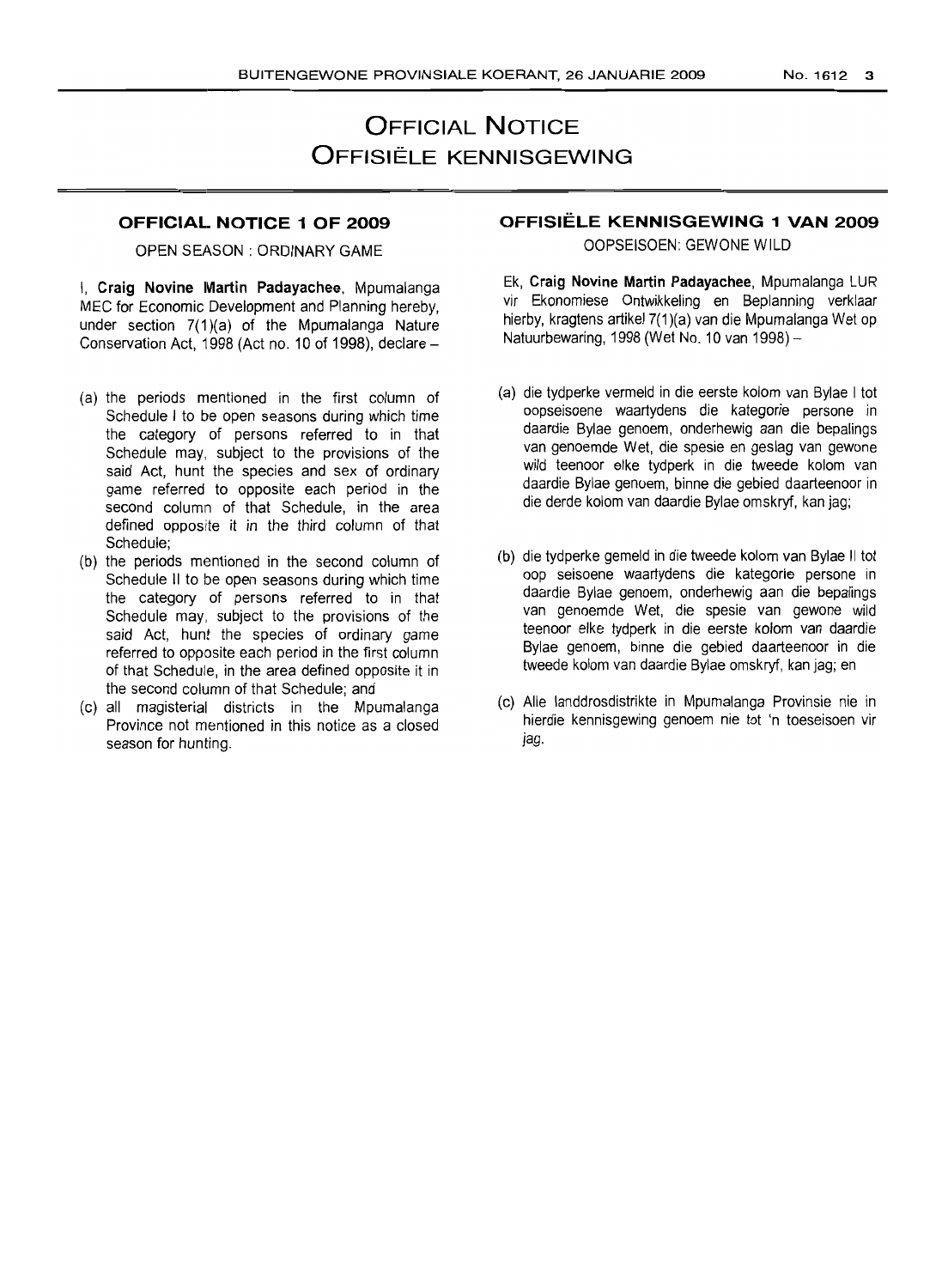## SCHEDULE I

### **BYLAE I**

|                                                                                                                                                                | PERSONS WHO HUNT ON LAND OF WHICH THEY ARE THE<br><b>OWNERS</b>                                                                          |                                                                                                                                                                                                                                                                                                                                                                                                                                                     | PERSONE WAT OP GROND JAG WAARVAN HULLE DIE EIENAARS<br>IS                                                                                                            |                                                                                                               |                                                                                                                                                                                                                                                                                                                                                                                                                                         |  |
|----------------------------------------------------------------------------------------------------------------------------------------------------------------|------------------------------------------------------------------------------------------------------------------------------------------|-----------------------------------------------------------------------------------------------------------------------------------------------------------------------------------------------------------------------------------------------------------------------------------------------------------------------------------------------------------------------------------------------------------------------------------------------------|----------------------------------------------------------------------------------------------------------------------------------------------------------------------|---------------------------------------------------------------------------------------------------------------|-----------------------------------------------------------------------------------------------------------------------------------------------------------------------------------------------------------------------------------------------------------------------------------------------------------------------------------------------------------------------------------------------------------------------------------------|--|
| Period                                                                                                                                                         | Species and sex of<br>ordinary game                                                                                                      | Area<br>(Magisterial District)                                                                                                                                                                                                                                                                                                                                                                                                                      | Tydperk                                                                                                                                                              | Soort en geslag<br>gewone wild                                                                                | Gebied<br>(Landdrosdistrik)                                                                                                                                                                                                                                                                                                                                                                                                             |  |
| 1. 1 May 2009 to<br>30 April 2010                                                                                                                              | Rock pigeon                                                                                                                              | magisterial<br>in<br>all<br>districts                                                                                                                                                                                                                                                                                                                                                                                                               | 1. 1 Mei 2009 tot<br>30 April 2010                                                                                                                                   | Kransduif                                                                                                     | In alle landdrosdistrikte                                                                                                                                                                                                                                                                                                                                                                                                               |  |
| 2. 1 May 2009 to<br>31 July 2009                                                                                                                               | Red-knobbed coot.<br>yellow-billed duck,<br>Egyptian goose, red-<br>billed teal and spur-<br>winged goose                                | In all magisterial<br>districts: excluding all<br>magisterial districts in<br>the Mpumalanga<br>Province not mentioned<br>in this notice as a<br>closed season for<br>hunting.                                                                                                                                                                                                                                                                      | 2. 1 Mei 2009 tot<br>31 Julie 2009                                                                                                                                   | Bleshoender,<br>geelbekeend, kolgans,<br>rooibekeend en wilde<br>makou                                        | In alle landdrosdistrikte:<br>uitgesondered alle<br>landdrosdistrikte in<br>Mpumalanga Provinsie<br>nie in hierdie<br>kennisgewing genoem<br>nie tot 'n toeseisoen vir<br>jag.                                                                                                                                                                                                                                                          |  |
| 3. (a) 1 May 2009<br>to 30 April 2010<br>(b) 1 May 2009<br>to 31 July 2009<br>(c) 1 May 2009 to<br>31 September<br>2009<br>(d) 1 April 2009<br>to 31 July 2009 | Blesbok and springbok<br>Guineafowl<br>and<br>Spurfowl<br>Crested.<br>Coqui,<br>Redwing and Shelley's<br>Francolin<br>Greywing Francolin | Amersfoort                                                                                                                                                                                                                                                                                                                                                                                                                                          | 3. (a) 1 Mei 2009<br>tot 30 April 2010<br>(b) 1 Mei 2009<br>tot 31 Julie2009<br>(c) 1 Mei 2009 tot<br>31 September<br>2009<br>(d) 1 April 2009<br>tot 31 Julie 2009  | Blesbok en springbok<br>Tarentaal en Fisante<br>Swempie, Bos,<br>Rooivierk en<br>Laeveldpatryse<br>Bergpatrys | Amersfoort                                                                                                                                                                                                                                                                                                                                                                                                                              |  |
| 4. (a) 1 May 2009<br>to 30 April 2010<br>(b) 1 May 2009 to<br>31 July 2009<br>(c) 1 May 2009 to<br>31 September<br>2009<br>(d) 1 April 2009<br>to 31 July 2009 | Blesbok and springbok<br>Guineafowl<br>and<br>Spurfowl<br>Cogui,<br>Crested,<br>Redwing and Shelley's<br>Francolin<br>Greywing Francolin | <b>Balfour</b>                                                                                                                                                                                                                                                                                                                                                                                                                                      | 4. (a) 1 Mei 2009<br>tot 30 April 2010<br>(b) 1 Mei 2009 tot<br>31 Julie 2009<br>(c) 1 Mei 2009 tot<br>31 September<br>2009<br>(d) 1 April 2009<br>tot 31 Julie 2009 | Blesbok en springbok<br>Tarentaal en Fisante<br>Swempie, Bos,<br>Rooivlerk en<br>Laeveldpatryse<br>Bergpatrys | <b>Balfour</b>                                                                                                                                                                                                                                                                                                                                                                                                                          |  |
| 5. (a) 1 May 2009<br>to 31 July 2009<br>(b) 1 May 2009 to<br>31 July 2009<br>(c) 1 May 2009 to<br>31 July 2009                                                 | Bushbuck and impala<br>Grey Duiker<br>Kudu                                                                                               | Barberton<br>Excluding the Township<br>Marloth Park being<br>Portion 49 of Portion 2<br>of the farm Tenbosch<br>162 JU and the area to<br>the west and the south<br>of the western<br>boundaries of the farms<br>Esperado Annex 222<br>JU, Louisville 325 JU,<br>Louw's Creek 271 JU<br>and Waaiheuwel JU<br>Only on the following<br>farms: Ammanxala 436                                                                                          | 5. (a) 1 Mei 2009<br>tot 31 Julie 2009<br>(b) 1 Mei 2009 tot<br>31 Julie 2009<br>(c) 1 Mei 2009 tot<br>31 Julie 2009                                                 | Bosbok en rooibok<br>Gewone duiker<br>Koedoe                                                                  | <b>Barberton</b><br>Uitgesonderd die<br>dorpsgebiede Marloth<br>Park synde gedeelte 49<br>van gedeelte 2 van die<br>plaas Tenbosch 162 JU<br>en die gebied ten weste<br>en suide van die<br>westelike grense van<br>die plase Esperado<br>Annex 222 JU,<br>Louisville 325 JU,<br>Louw's Creek 271 JU<br>en Waaiheuwel JU<br>Alleenlik op die<br>volgende plase:                                                                         |  |
| (d) 1 May 2009 to<br>31 July 2009<br>(e) 1 May 2009 to                                                                                                         | Guineafowl and<br>Spurfowl                                                                                                               | JU, Avonstond 427 JU,<br>Biltong 434 JU,<br>Castillhopolis 425 JU,<br>Cooper's Dal 423 JU;<br>Good Luck 418 JU ; The<br>Harp 422 JU, The<br>Hippo's192 JU, Inyoni<br>420 JU, Johan Theron<br>430 JU, Lang Piet 435<br>JU, Lebombo 186 JU,<br>Leeubos 429 JU.<br>Merribeeck 424 JU,<br>Nico's Kamp 421 JU,<br>Nil Desperandum 419<br>JU, Quagga 432 JU,<br>Seeikoeigat 417 JU and<br>Squamans 416 JU<br>Excluding the area<br>mentioned in paragraph | (d) 1 Mei 2009 tot<br>31 Julie 2009<br>(e) 1 Mei 2009 tot                                                                                                            | Tarentaal en Fisante<br>Swempie, Bos,                                                                         | Ammanxala 436 JU,<br>Avonstond 427 JU.<br>Biltong 434 JU,<br>Castillhopolis 425 JU,<br>Cooper's Dal 423 JU;<br>Good Luck 418 JU; The<br>Harp 422 JU, The<br>Hippo's192 JU, inyoni<br>420 JU, Johan Theron<br>430 JU, Lang Piet 435<br>JU, Lebombo 186 JU ,<br>Leeubos 429 JU,<br>Merribeeck 424 JU,<br>Nico's Kamp 421 JU,<br>Nil Desperandum 419<br>JU, Quagga 432 JU,<br>Seeikoeigat 417 JU en<br>Squamans 416 JU<br>Uitgesonderd die |  |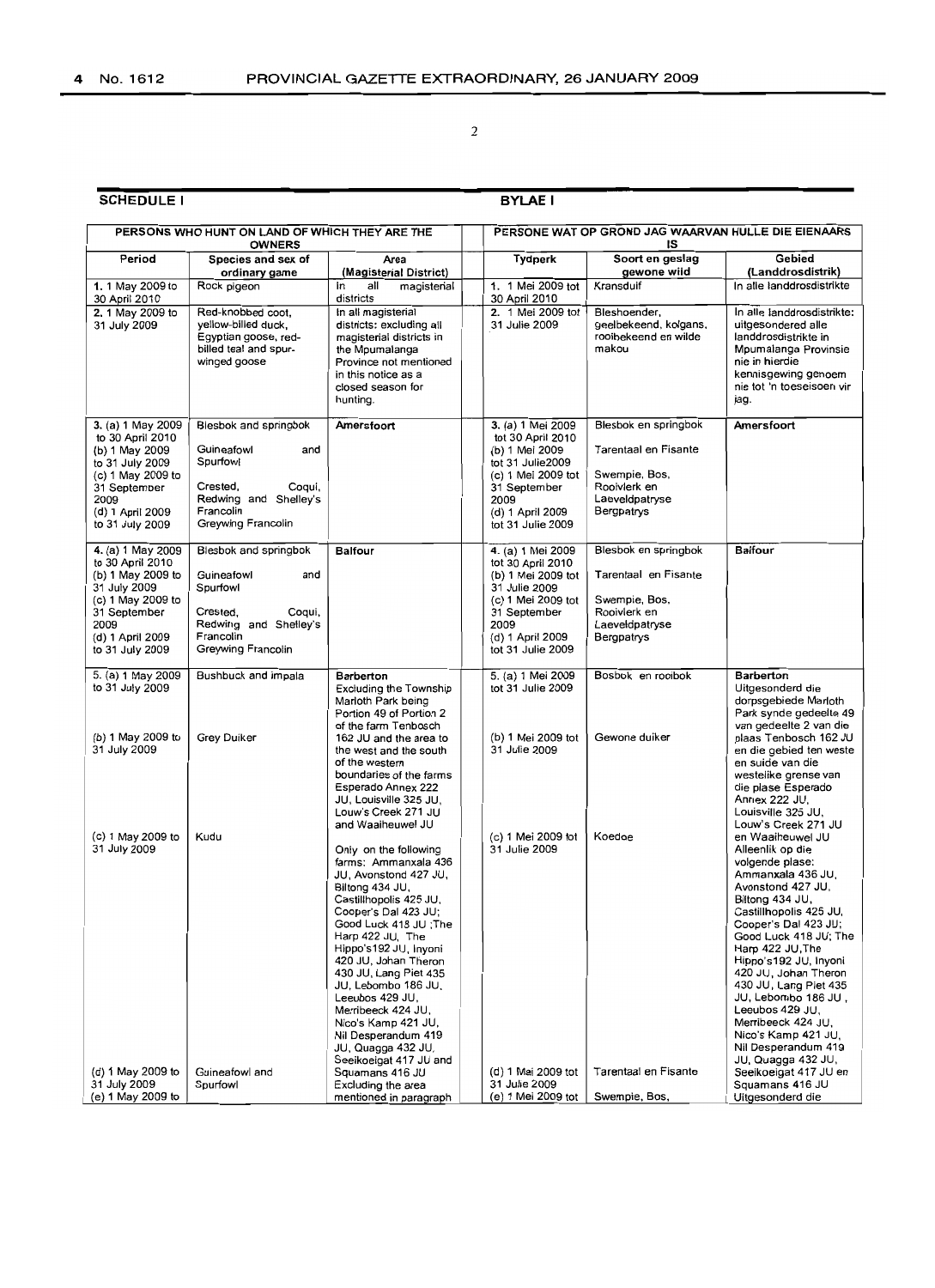| 31 September<br>2009<br>(f) 1 April 2009 to<br>31 July 2009                                           | Crested,<br>Cogui,<br>Redwing and Shelley's<br>Francolin<br>Greywing Francolin             | (a)            | 31 September<br>2009<br>(f) 1 April 2009<br>tot 31 Julie 2009                                            | Rooivlerk en<br>Laeveldpatryse<br><b>Bergpatrys</b>           | gebied in paragraaf (a)<br>genoem |
|-------------------------------------------------------------------------------------------------------|--------------------------------------------------------------------------------------------|----------------|----------------------------------------------------------------------------------------------------------|---------------------------------------------------------------|-----------------------------------|
| $6. (a) 1$ May 2009                                                                                   | <b>Blesbok</b>                                                                             | <b>Belfast</b> | $6. (a) 1$ Mei 2009                                                                                      | <b>Blesbok</b>                                                | <b>Belfast</b>                    |
| to 30 April 2010<br>(b) 1 May 2009 to<br>31 July 2009                                                 | Grey duiker                                                                                |                | tot 30 April 2010<br>(b) 1 Mei 2009 tot<br>31 Julie 2009                                                 | Gewone duiker                                                 |                                   |
| (c) 1 May 2009                                                                                        | Guineafowl and                                                                             |                | (c) 1 Mei 2009                                                                                           | Tarentaal en Fisante                                          |                                   |
| to 31 July 2009<br>(d) $1$ May 2009 to<br>31 September<br>2009<br>(e) 1 April 2009<br>to 31 July 2009 | Spurfowl<br>Crested.<br>Cogui.<br>Redwing and Shelley's<br>Francolin<br>Greywing Francolin |                | tot 31 Julie 2009<br>(d) 1 Mei 2009 tot<br>31 September<br>2009<br>(e) 1 April 2009<br>tot 31 Julie 2009 | Swempie, Bos,<br>Rooivlerk en<br>Laeveldpatryse<br>Bergpatrys |                                   |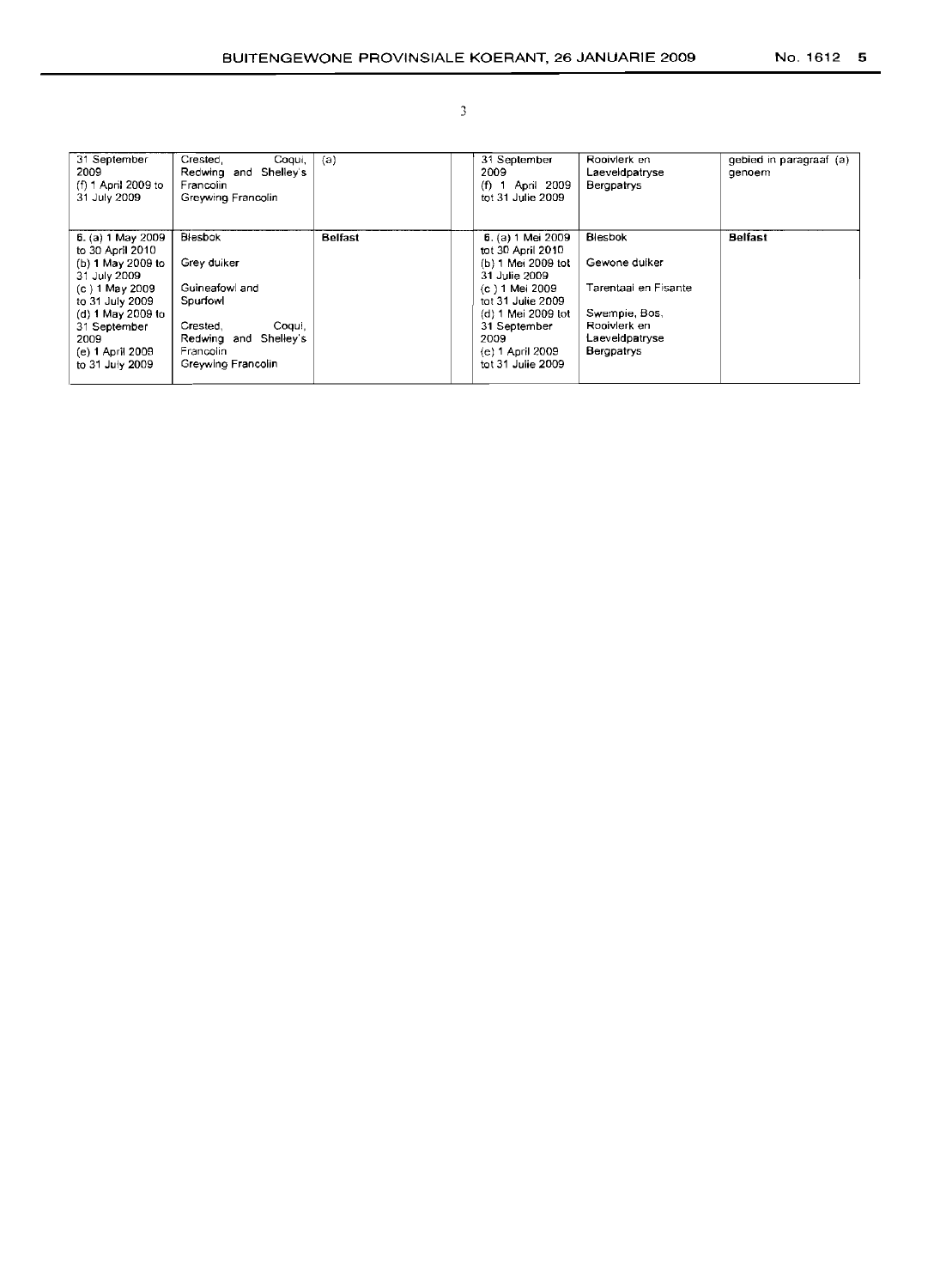| 7.(a) 1 May 2009<br>to 30 April 2010<br>(b) 1 May 2009 to<br>31 July 2009<br>(c) 1 May 2009 to<br>31 September<br>2009<br>(d) 1 April 2009<br>to 31 July 2009                                               | Blesbok<br>Guineafowl<br>and<br>Spurfowl<br>Crested,<br>Coqui,<br>Redwing and Shelley's<br>Francolin<br>Greywing Francolin                               | Bethal                                                                                                                                                                              | 7.(a) 1 Mei 2009<br>tot 30 April 2010<br>(b) 1 Mei 2009 tot<br>31 Julie 2009<br>(c) 1 Mei 2009 tot<br>31 September<br>2009<br>(d) 1 April 2009 tot<br>31 Julie 2009                                        | Blesbok<br>Tarentaal en Fisante<br>Swempie, Bos.<br>Rooivlerk en<br>Laeveldpatryse<br>Bergpatrys                               | Bethai                                                                                                                                                   |
|-------------------------------------------------------------------------------------------------------------------------------------------------------------------------------------------------------------|----------------------------------------------------------------------------------------------------------------------------------------------------------|-------------------------------------------------------------------------------------------------------------------------------------------------------------------------------------|------------------------------------------------------------------------------------------------------------------------------------------------------------------------------------------------------------|--------------------------------------------------------------------------------------------------------------------------------|----------------------------------------------------------------------------------------------------------------------------------------------------------|
| 8.(a) 1 May 2009<br>to 30 April 2010<br>(b) 1 May 2009 to<br>31 July 2009<br>(c) 1 May 2009 to<br>31 September<br>2009<br>(d) 1 April 2009<br>to 31 July 2009                                               | <b>Blesbok</b><br>Guineafowl<br>and<br>Spurfowl<br>Coqui,<br>Crested,<br>Redwing and Shelley's<br>Francolin<br>Greywing Francolin                        | Carolina                                                                                                                                                                            | 8.(a) 1 Mei 2009<br>tot 30 April 2010<br>(b) 1 Mei 2009 tot<br>31 Julie 2009<br>(c) 1 Mei 2009 tot<br>31 September<br>2009<br>(d) 1 April 2009 tot<br>31 Julie 2009                                        | <b>Blesbok</b><br>Tarentaal en Fisante<br>Swempie, Bos,<br>Rooivlerk en<br>Laeveldpatryse<br>Bergpatrys                        | Carolina                                                                                                                                                 |
| 9.(a) 1 May 2009<br>to 30 April 2010<br>(b) 1 May 2009 to<br>31 July 2009<br>(c) 1 May 2009 to<br>31 September<br>2009<br>(d) 1 April 2009<br>to 31 July 2009                                               | Blesbok<br>Guineafowl<br>and<br>Spurfowl<br>Crested,<br>Cogui,<br>Redwing and Shelley's<br>Francolin<br>Greywing Francolin                               | Delmas                                                                                                                                                                              | $9.(a) 1$ Mei 2009<br>tot 30 April 2010<br>(b) 1 Mei 2009 tot<br>31 Julie 2009<br>(c) 1 Mei 2009 tot<br>31 September<br>2009<br>(d) 1 April 2009<br>tot 31 Julie 2009                                      | <b>Biesbok</b><br>Tarentaal en Fisante<br>Swempie, Bos,<br>Rooivlerk en<br>Laeveldpatryse<br>Bergpatrys                        | Delmas                                                                                                                                                   |
| 1<br>May<br>10.(a)<br>2009 to 30 April<br>2010<br>(b) 1 May 2009 to<br>31 July 2009<br>(c) 1 May 2009<br>to 31 July 2009<br>(d) 1 May 2009 to<br>31 September<br>2009<br>(e)1 April 2009 to<br>31 July 2009 | Blesbok, and springbok<br>Grey duiker<br>Guineafowl<br>and<br>Spurfowl<br>Crested,<br>Coqui,<br>Redwing and Shelley's<br>Francolin<br>Greywing Francolin | Ermelo                                                                                                                                                                              | 10.(a) 1 Mei 2009<br>tot 30 April 2010<br>(b) 1 Mei 2009 tot<br>31 Julie 2009<br>(c) 1 Mei 2009 tot<br>31 Julie 2009<br>(d) 1 Mei 2009 tot<br>31 September<br>2009<br>(e)1 April 2009 tot<br>31 Julie 2009 | Blesbok en springbok<br>Gewone duiker<br>Tarentaal en Fisante<br>Swempie, Bos,<br>Rooivlerk en<br>Laeveldpatryse<br>Bergpatrys | Ermelo                                                                                                                                                   |
| 11.(a) $1$<br>May<br>2009 to 30 April<br>2010<br>(b) 1 May 2009 to<br>31 July 2009<br>(c) 1 May 2009 to<br>31 September<br>2009<br>(d)1 April 2009 to<br>31 July 2009                                       | Blesbuck and Springbok<br>Guineafowl<br>And<br>Spurfowl<br>Crested,<br>Coqui,<br>Redwing and Shelley's<br>Francolin<br>Greywing Francolin                | Greylingstad                                                                                                                                                                        | 11.(a) 1 Mei 2009<br>tot 30 April 2010<br>(b) 1 Mei 2009 tot<br>31 Julie 2009<br>(c) 1 Mei 2009 tot<br>31 September<br>2009<br>(d)1 April 2009 tot<br>31 Julie 2009                                        | <b>Blesbok and Springbok</b><br>Tarentaal en Fisante<br>Swempie, Bos,<br>Rooivlerk en<br>Laeveldpatryse<br>Bergpatrys          | Greylingstad                                                                                                                                             |
| May<br>12.(a)<br>1<br>2009 to 30 April<br>2010<br>(b) 1 May 2009 to<br>31 July 2009<br>(c) 1 May 2009 to<br>31 September<br>2009<br>(d)1 April 2009 to<br>31 July 2009                                      | Blesbok<br>Guineafowl<br>and<br>Spurfowl<br>Crested,<br>Coqui,<br>Redwing and Shelley's<br>Francolin<br>Greywing Francolin                               | <b>Highveld Ridge</b>                                                                                                                                                               | 12.(a) 1 Mei 2009<br>tot 30 April 2010<br>(b) 1 Mei 2009 tot<br>31 Julie 2009<br>(c) 1 Mei 2009 tot<br>31 September<br>2009<br>(d)1 April 2009 tot<br>31 Julie 2009                                        | <b>Blesbok</b><br>Tarentaal en Fisante<br>Swempie, Bos,<br>Rooivlerk en<br>Laeveldpatryse<br>Bergpatrys                        | Hoëveldrif                                                                                                                                               |
| 13. (a) 1 May<br>2009 to 31 July<br>2009                                                                                                                                                                    | Grey duiker                                                                                                                                              | Lydenburg<br>Excluding the following<br>farms: Kalmoesfontein<br>267 JT, the portion<br>owned by Uitkyk<br>Plantasies (Pty) Ltd,<br>Krugerspost 550KT, the<br>portion owned by S.J. | 13. (a) 1 Mei 2009<br>tot 31 Julie 2009                                                                                                                                                                    | Gewone duiker                                                                                                                  | Lydenburg<br>Uitgesonderd die<br>volgende plase:<br>Kalmoesfontein 267<br>JT, die gedeelte<br>waarvan Uitkyk<br>Plantasies (Edms) Bpk<br>die eienaar is; |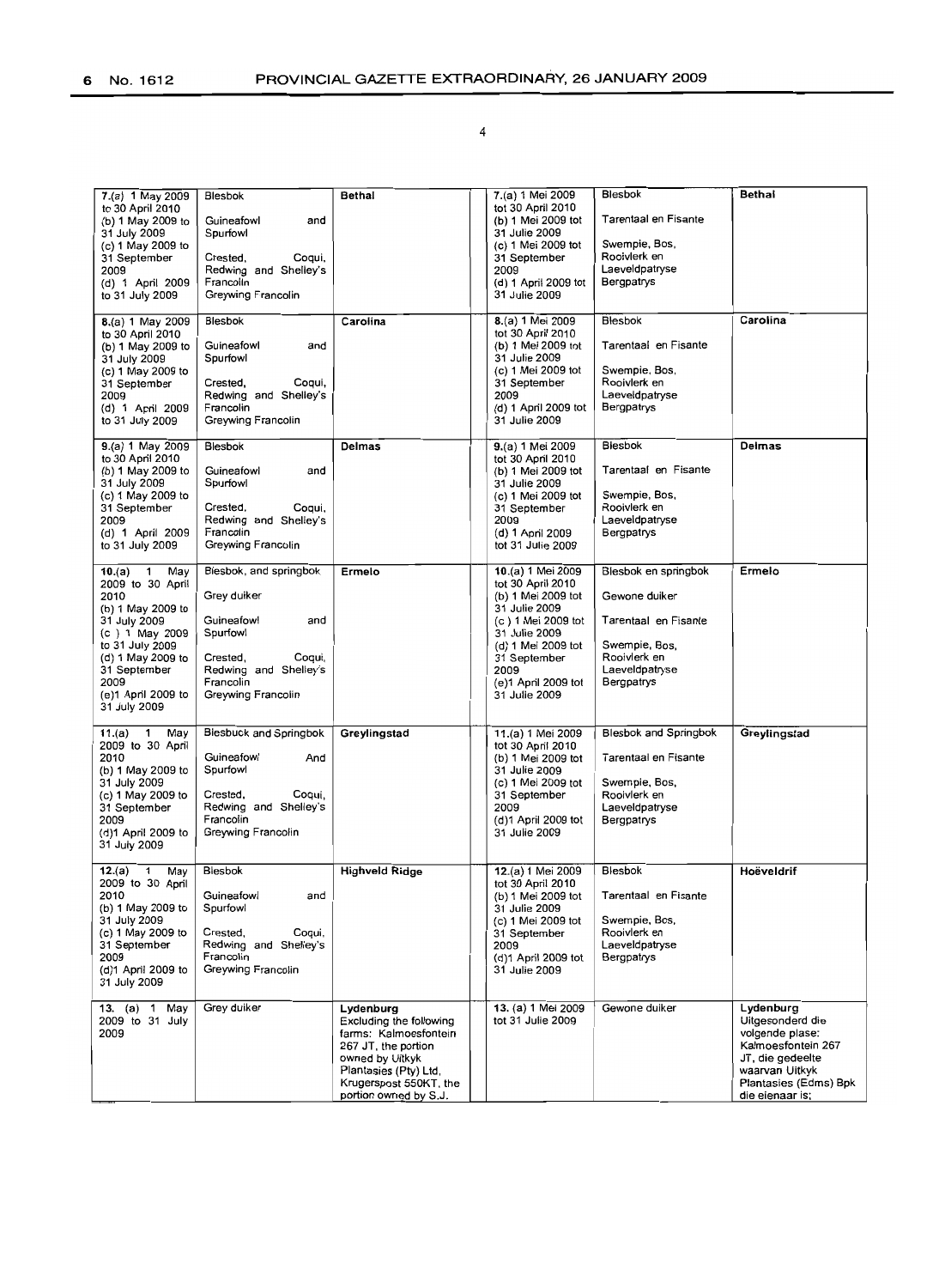|   | N. |  |  |
|---|----|--|--|
|   |    |  |  |
|   |    |  |  |
| ٠ | ۰  |  |  |
|   |    |  |  |

| (b) 1 May 2009<br>to 30 April 2010<br>(c) 1 May 2009 to<br>31 July 2009<br>(d) 1 May 2009 to<br>31 September<br>2009<br>(e)1 April 2009 to<br>31 July 2009                                              | Biesbok<br>Guineafowl<br>and<br>Spurfowl<br>Coqui,<br>Crested,<br>Redwing and Shelley's<br>Francolin<br>Greywing Francolin                           | de Clerq, Lydenburg 28<br>JT, the portion owned<br>by H.J. Neethling and<br>Uitkyk 264 JT.<br>Excluding the farms<br>mentioned in paragraph<br>(a)<br>Excluding the farms<br>mentioned in paragraph<br>(a) | (b) 1 Mei 2009<br>tot 30 April 2010<br>(c) 1 Mei 2009 tot<br>31 Julie 2009<br>(d) 1 Mei 2009 tot<br>31 September<br>2009<br>$(e)1$ April 2009 tot<br>31 Julie 2009                                            | Blesbok<br>Tarentaal en Fisante<br>Swempie, Bos,<br>Rooivierk en<br>Laeveldpatryse<br>Bergpatrys                             | Krugerspost 550KT,die<br>gedeelte waarvan S.J.<br>de Clerq die eienaar is;<br>Lydenburg 28 JT, die<br>gedeelte waarvan H.J.<br>Neethling die eienaar is<br>en Uitkyk 264 JT.<br>Uitgesonderd die plase<br>in paragraaf (a)<br>genoem<br>Uitgesonderd die plase<br>in paragraaf (a)<br>genoem |
|---------------------------------------------------------------------------------------------------------------------------------------------------------------------------------------------------------|------------------------------------------------------------------------------------------------------------------------------------------------------|------------------------------------------------------------------------------------------------------------------------------------------------------------------------------------------------------------|---------------------------------------------------------------------------------------------------------------------------------------------------------------------------------------------------------------|------------------------------------------------------------------------------------------------------------------------------|----------------------------------------------------------------------------------------------------------------------------------------------------------------------------------------------------------------------------------------------------------------------------------------------|
| 14. (a) 1 May<br>2009 to 30 April<br>2010<br>(b) 1 May 2009 to<br>31 July 2009<br>(c) 1 May 2009<br>to 31 July 2009<br>(d) 1 May 2009 to<br>31 September<br>2009<br>(e) 1 April 2009<br>to 31 July 2009 | Blesbok<br>Grey duiker<br>Guineafowl<br>and<br>Spurfowi<br>Coqui,<br>Crested.<br>Redwing and Shelley's<br>Francolin<br>Greywing Francolin            | Middelburg                                                                                                                                                                                                 | 14. (a) 1 Mei 2009<br>tot 30 April 2010<br>(b) 1 Mei 2009 tot<br>31 Julie 2009<br>(c) 1 Mei 2009 tot<br>31 Julie 2009<br>(d) 1 Mei 2009 tot<br>31 September<br>2009<br>(e) 1 April 2009 tot<br>31 Julie 2009  | <b>Blesbok</b><br>Gewone duiker<br>Tarentaal en Fisante<br>Swempie, Bos,<br>Rooivlerk en<br>Laeveldpatryse<br>Bergpatrys     | Middelburg                                                                                                                                                                                                                                                                                   |
| 15. (a) 1 May<br>2009 to 30 April<br>2010<br>(b) 1 May 2009 to<br>31 July 2009<br>(c) 1 May 2009<br>to 31 July 2009<br>(d) 1 May 2009 to<br>31 September<br>2009<br>(e)1 April 2009 to<br>31 July 2009  | Blesbok and impala<br>Grey duiker<br>Guineafowl<br>and<br>Spurfowl<br>Coqui,<br>Crested,<br>Redwing and Shelley's<br>Francolin<br>Greywing Francolin | <b>Piet Retief</b>                                                                                                                                                                                         | 15. (a) 1 Mei 2009<br>tot 30 April 2010<br>(b) 1 Mei 2009 tot<br>31 Julie 2009<br>(c) 1 Mei 2009 tot<br>31 Julie 2009<br>(d) 1 Mei 2009 tot<br>31 September<br>2009<br>$(e)1$ April 2009 tot<br>31 Julie 2009 | Blesbok en rooibok<br>Gewone duiker<br>Tarentaal en Fisante<br>Swempie, Bos,<br>Rooivlerk en<br>Laeveldpatryse<br>Bergpatrys | <b>Piet Retief</b>                                                                                                                                                                                                                                                                           |
| 16. (a) 1 May<br>2009 to 30 April<br>2010<br>(b) 1 May 2009 to<br>31 July 2009<br>(c) 1 May 2009 to<br>31 September<br>2009<br>(d)1 April 2009 to<br>31 July 2009                                       | Blesbok and springbok<br>Guineafowl<br>and<br>Spurfowl<br>Coqui,<br>Crested,<br>Redwing and Shelley's<br>Francolin<br>Greywing Francolin             | Standerton                                                                                                                                                                                                 | 16. (a) 1 Mei 2009<br>tot 30 April 2010<br>(b) 1 Mei 2009 tot<br>31 Julie 2009<br>(c) 1 Mei 2009 tot<br>31 September<br>2009<br>(d)1 April 2009 tot<br>31 Julie 2009                                          | Blesbok en springbok<br>Tarentaal en Fisante<br>Swempie, Bos.<br>Rooivlerk en<br>Laeveldpatryse<br>Bergpatrys                | Standerton                                                                                                                                                                                                                                                                                   |
| 17. (a) 1 May<br>2009 to 30 April<br>2010<br>(b) 1 May 2009 to<br>31 July 2009<br>(c) 1 May 2009 to<br>31 September<br>2009<br>(d) 1 April 2009<br>to 31 July 2009                                      | Blesbok and springbok<br>Guineafowl and<br>Spurfowl<br>Crested,<br>Coqui,<br>Redwing and Shelley's<br>Francolin<br>Greywing Francolin                | Volksrust                                                                                                                                                                                                  | 17. (a) 1 Mei 2009<br>tot 30 April 2010<br>(b) 1 Mei 2009 tot<br>31 Julie 2009<br>(c) 1 Mei 2009 tot<br>31 September<br>2009<br>(d) 1 April 2009 tot<br>31 Julie 2009                                         | Blesbok en springbok<br>Tarentaal en Fisante<br>Swempie, Bos,<br>Rooivlerk en<br>Laeveldpatryse<br>Bergpatrys                | Volksrust                                                                                                                                                                                                                                                                                    |
| 18. (a) $1$ May<br>2009 to 31 July<br>2009<br>(b) $1$ May 2009 to<br>30 April 2010<br>(c) 1 May 2009 to<br>31 July 2009<br>(d) 1 May 2009 to                                                            | Grey duiker<br>Blesbok and springbok<br>Guineafowl<br>and<br>Spurfowl<br>Crested,<br>Coqui,                                                          | Wakkerstroom                                                                                                                                                                                               | 18. (a) 1 Mei 2009<br>tot 31 Julie 2009<br>(b) 1 Mei 2009 tot<br>30 April 2010<br>(c) 1 Mei 2009 tot<br>31 Julie 2009<br>(d) 1 Mei 2009 tot<br>31 September                                                   | Gewone duiker<br>Blesbok en springbok<br>Tarentaal en Fisante<br>Swempie, Bos,<br>Rooivierk en                               | Wakkerstroom                                                                                                                                                                                                                                                                                 |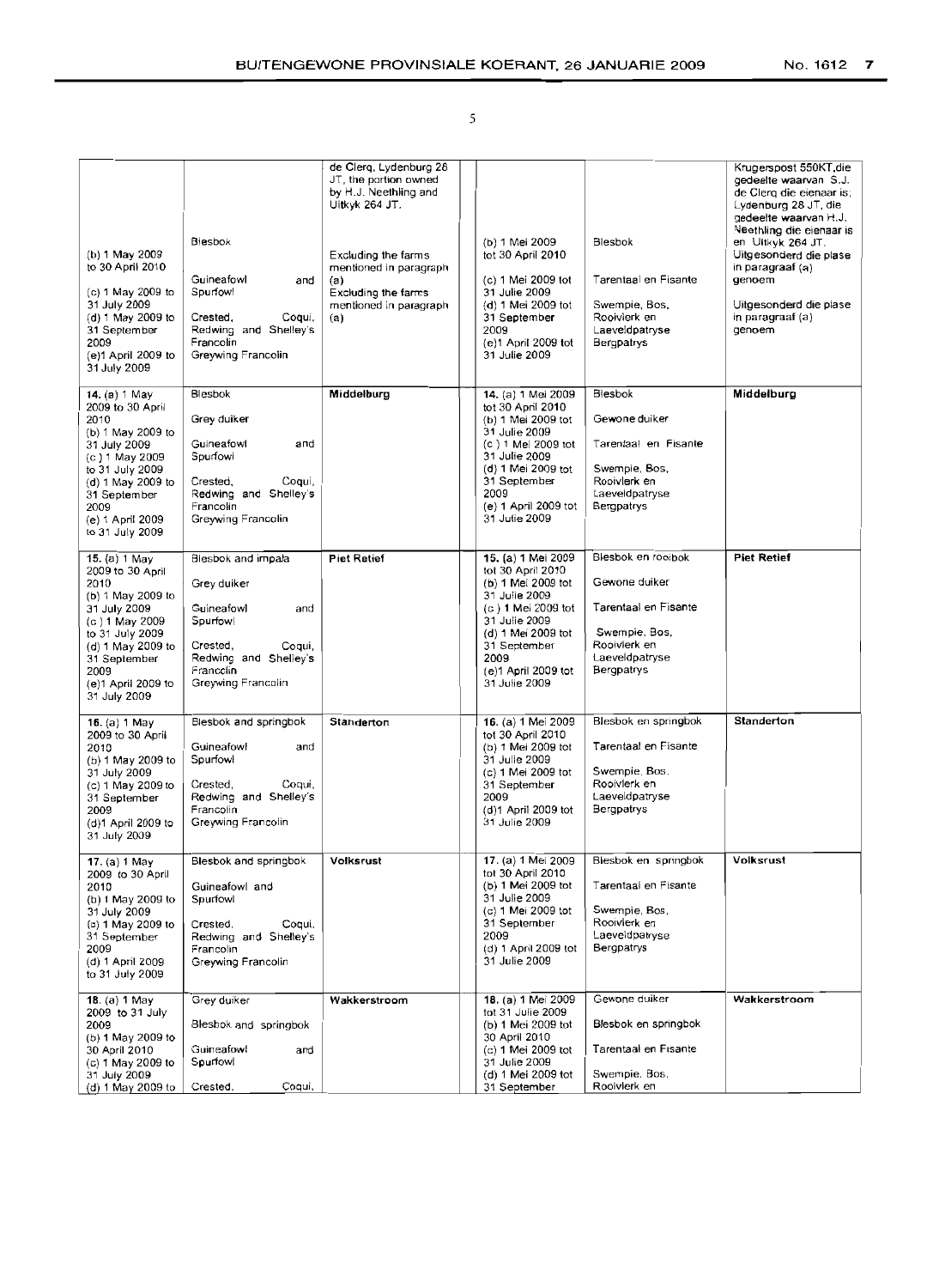| 31 September<br>2009<br>(e)1 April 2009 to<br>31 July 2009                                                                                                                                              | Redwing and Shelley's<br>Francolin<br>Greywing Francolin                                                                                     |                | 2009<br>(e)1 April 2009 tot<br>31 Julie 2009                                                                                                                                                                   | Laeveldpatryse<br>Bergpatrys                                                                                      |                |
|---------------------------------------------------------------------------------------------------------------------------------------------------------------------------------------------------------|----------------------------------------------------------------------------------------------------------------------------------------------|----------------|----------------------------------------------------------------------------------------------------------------------------------------------------------------------------------------------------------------|-------------------------------------------------------------------------------------------------------------------|----------------|
| 19. (a) 1 May<br>2009 to 30 April<br>2010<br>(b) 1 May 2009 to<br>31 July 2009<br>(c) 1 May 2009<br>to 31 July 2009<br>(d) 1 May 2009 to<br>31 September<br>2009<br>(e) 1 April 2009<br>to 31 July 2009 | Blesbok<br>Grey duiker<br>Guineafowl<br>and<br>Spurfowl<br>Crested.<br>Cogui,<br>Shelley's<br>Redwing and<br>Francolin<br>Greywing Francolin | Waterval-Boven | 19. (a) 1 Mei 2009<br>tot 30 April 2010<br>(b) 1 Mei 2009 tot<br>31 Julie 2009<br>(c) 1 Mei 2009 tot<br>31 Julie 2009<br>(d) 1 Mei 2009 tot<br>31 September<br>2009<br>$(e)$ 1 April 2009 tot<br>31 Julie 2009 | Blesbok<br>Gewone duiker<br>Tarentaal en Fisante<br>Swempie, Bos,<br>Rooivierk en<br>Laeveldpatryse<br>Bergpatrys | Waterval-Boven |
| 20. (a) 1 May<br>2009 to 30 April<br>2010<br>(b) 1 May 2009 to<br>31 July 2009<br>(c) 1 May 2009 to<br>31 September<br>2009<br>(d) 1 April 2009<br>to 31 July 2009                                      | <b>Blesbok</b><br>Guineafowl<br>and<br>Spurfowl<br>Crested.<br>Coqui,<br>Shelley's<br>Redwing and<br>Francolin<br>Greywing Francolin         | Witbank        | 20. (a) 1 Mei 2009<br>tot 30 April 2010<br>(b) 1 Mei 2009 tot<br>31 Julie 2009<br>(c) 1 Mei 2009 tot<br>31 September<br>2009<br>(d) 1 April 2009 tot<br>31 Julie 2009                                          | Blesbok<br>Tarentaal en Fisante<br>Swempie, Bos,<br>Rooivierk en<br>Laeveidpatryse<br>Bergpatrys                  | Witbank        |

 $\ddot{\phantom{a}}$ 

#### 6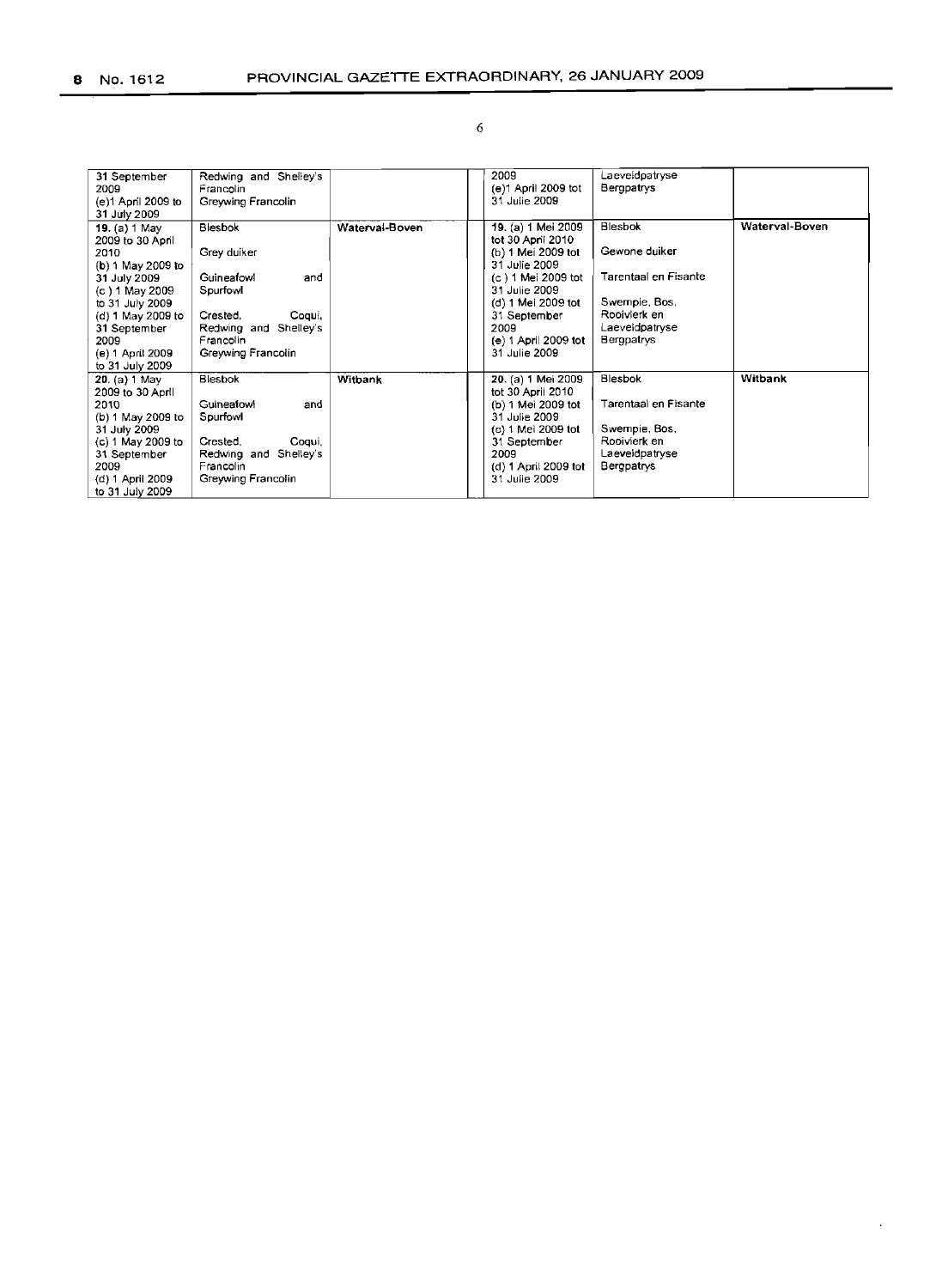#### SCHEDULE II

#### BYLAE II

#### PERSONS WHO ARE NOT OWNERS OF LAND ON WHICH THEY HUNT

#### PERSONE WAT NIE EIENAARS IS NIE VAN GROND WAAROP HULLE JAG

| Species of ordinary game                                                                                                                                       | Period and area                                                                                                                                                                                                                                                                                                                                                                                                                                                                                                                                                                 | Soort gewone wild                                                                                                                                    | Tydperk en gebied                                                                                                                                                                                                                                                                                                                                                                                                                                                                                                                                                              |
|----------------------------------------------------------------------------------------------------------------------------------------------------------------|---------------------------------------------------------------------------------------------------------------------------------------------------------------------------------------------------------------------------------------------------------------------------------------------------------------------------------------------------------------------------------------------------------------------------------------------------------------------------------------------------------------------------------------------------------------------------------|------------------------------------------------------------------------------------------------------------------------------------------------------|--------------------------------------------------------------------------------------------------------------------------------------------------------------------------------------------------------------------------------------------------------------------------------------------------------------------------------------------------------------------------------------------------------------------------------------------------------------------------------------------------------------------------------------------------------------------------------|
| 1. Rock pigeon                                                                                                                                                 | 1 May 2009 to 30 April 2010 in all<br>magisterial districts                                                                                                                                                                                                                                                                                                                                                                                                                                                                                                                     | 1. Kransduif                                                                                                                                         | 1 Mei 2009 tot 30 April 2010 in<br>alle landdrosdistrikte                                                                                                                                                                                                                                                                                                                                                                                                                                                                                                                      |
| 2. Red-knobbed coot, yellow billed<br>duck, Egyptian goose, red-billed<br>teal and spur-winged goose.                                                          | 1 May 2009 to 31 July 2009 in all<br>magisterial districts; excluding all<br>magisterial districts in the<br>Mpumałanga Province not<br>mentioned in this notice as a<br>closed season for hunting.                                                                                                                                                                                                                                                                                                                                                                             | 2. Bleshoender, geelbekeend,<br>kolgans, rooibekeend en wilde<br>makou                                                                               | 1 Mei 2009 tot 31 Julie 2009 in<br>alle landdrosdistrikte:<br>uitgesondered alle<br>landdrosdistrikte in<br>Mpumalanga Provinsie nie in<br>hierdie kennisgewing genoem.<br>nie tot 'n toeseisoen vir jag.                                                                                                                                                                                                                                                                                                                                                                      |
| 3. i) Guineafowl and Spurfowl<br>ii) Crested, Coqui, Redwing and<br>Shefley's Francolin<br>iii) Greywing Francolin                                             | During the period referred to<br>(a)<br>in Schedule 1 declared to be<br>an open season during<br>which the owner of the land<br>may hunt these species of<br>ordinary game: Provided<br>that i) shall not be hunted<br>prior to 1 May 2009 and<br>later than 31 July 2009, ii)<br>shall not be hunted prior to 1<br>May 2009 and later than 31<br>September 2009, iii) shall<br>not be hunted prior to 1 April<br>2009 and later than 31 July<br>2009:<br>in the area where the owner<br>(b)<br>of land may hunt these<br>species of ordinary game as<br>defined in Schedule I. | 3. i) Tarentaal en Fisante<br>ii) Swempie, Bos, Rooivlerk en<br>Laeveldpatryse<br>iii) Bergpatrys                                                    | Gedurende die tydperk in<br>(a)<br>Bylae 1 genoem wat tot 'n<br>oopseisoen verklaar is<br>waartydens die eienaar<br>van die grond hierdie<br>spesie gewone wild kan<br>jag: Met dien verstande<br>dat i) nie voor 1 Mei 2009<br>en later as 31 Julie 2009<br>gejag word nie, ii) nie voor<br>1 Mei 2009 en later as 31<br>September 2009 gejag<br>word nie, iii) nie voor 1<br>April 2009 en later as 31<br>Julie 2009 gejag word nie;<br>en<br>binne die gebied waar die<br>(b)<br>elenaar van die grond<br>hierdie spesie gewone wild<br>kan jag soos in Bylae 1<br>omskryf. |
| Blesbok, blue wildebeest,<br>4.<br>Burchell's zebra, bushbuck,<br>grey duiker, kudu, impala,<br>springbok, gemsbuck, red<br>hartebeest, bontebok and<br>hares. | During the period referred to<br>(a)<br>in Schedule I declared to be<br>an open season during<br>which the owner of the land<br>may hunt these species of<br>ordinary game: Provided<br>that these species shall not<br>be hunted prior to 1 May<br>2009 and later than 31 July<br>2009 and<br>(b) in the area where the owner<br>of land may hunt these<br>species of ordinary game as<br>defined in Schedule 1.                                                                                                                                                               | Blesbok, blouwildebees,<br>4.<br>bontsebra, bosbok, gewone<br>duiker, koedoe, rooibok:<br>springbok, gemsbok,<br>rooihartebees, bontebok en<br>hase. | Gedurende die tydperk in<br>(a)<br>Bylae I genoem wat tot 'n<br>oopseisoen verklaar is<br>waartydens die eienaar<br>van die grond hierdie<br>spesie gewone wild kan<br>jag: Met dien verstande dat<br>hierdie spesies nie voor 1<br>Mei 2009 en later as 31<br>Julie 2009 gejag word nie;<br>en<br>binne die gebied waar die<br>(b)<br>eienaar van die grond<br>hierdie soorte gewone wild<br>kan jag soos in Bylae I<br>omskryf.                                                                                                                                              |

Given under my Hand at Nelspruit, this **\_\_\_\_** day of January, Two<br>Thousand and Nine.

Gegee onder my Hand te Nelspruit, op hierdie \_\_\_ dag van Januarie, Twee Duisend en Neqe.

C.N.M. PADAYACHEE Member of the Executive Council: C.N.M. PADAYACHEE Lid van die Uitvoerende Raad: